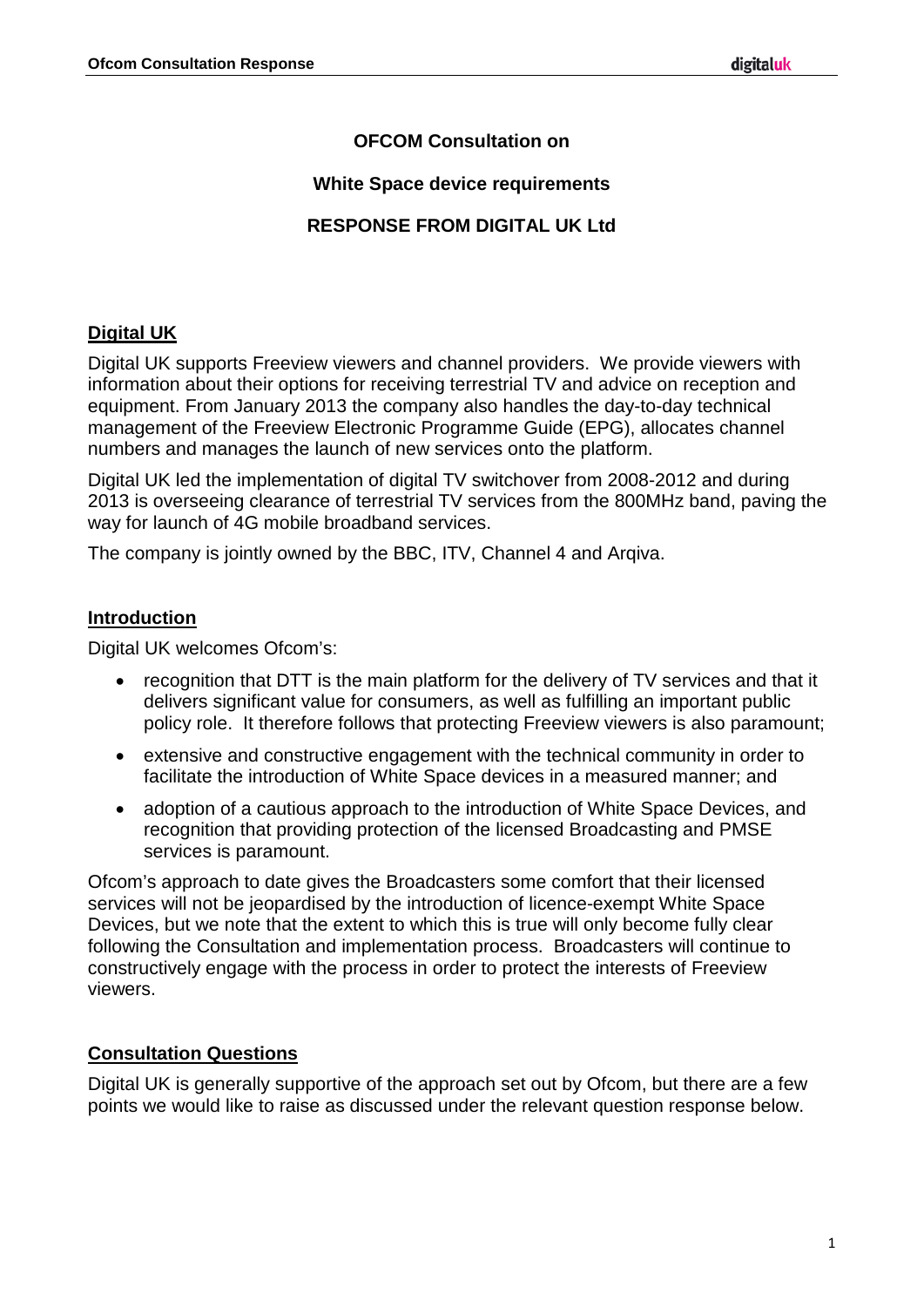#### *Question 1: Do you agree with our approach to defining the various categories of WSDs?*

We welcome Ofcom's separation of possible WSD implementations into "baseline" and "enhanced" frameworks and agree that completion of the former can better inform the design of the latter.

While Digital UK generally agrees with the device classifications proposed by Ofcom, we believe that the wording of the Device Type definitions is not completely clear and could be misinterpreted. We therefore suggest that the definitions be changed to be:

*A Type A device is one whose antennas are permanently mounted outdoors on a fixed structure.*

*Type B devices are all those which are not of type A. A type B device must have an integral antenna.*

These definitions make it clear that Type B devices can be located inside or outside, and can be fixed or moving, whereas type A devices must be static at all times.

We understand Ofcom's reasons for not mandating vertical geo-location capability, but would value a detailed discussion as to how the cautious height assumptions based on device type will be determined.

### *Question 2: Do you agree with our proposed sequence of operations for WSDs?*

We believe that the sequence of operations is missing a key step in relation to slave White Space Devices. We believe that there should be a security exchange process by which a slave WSD confirms that it is attempting to associate with, and receive instructions from, a legitimate Master WSD. We do not propose a mechanism for this to occur but request that Ofcom works with potential White Space Device manufacturers to develop one.

We believe this step is necessary to avoid the small but real possibility that an individual or organisation maliciously establishes a rogue Master WSD to capture nearby slave devices and then permit unsuitable frequency use by those devices in order to cause interference to television reception or PMSE operation.

### *Question 3: Do you agree with our proposed additional operational requirements for master WSDs?*

We agree with the proposed additional operational requirements for master WSDs.

#### *Question 4: Do you agree with our proposed additional operational requirements for slave WSDs?*

We infer from the Consultation that slave WSDs need not be connected to the same master WSD in order to communicate with each other, merely that they must be connected to a master WSD and have a common set of available channels over which they can communicate. We therefore presume that duplex operation would be permissible providing each slave device can "hear" its partner slave device, even if the channel used for reception by each device is not available to that device for transmission. While this is not an issue since it does not affect television reception or PMSE operation, it may be worth clarifying this point in the final White Space documentation.